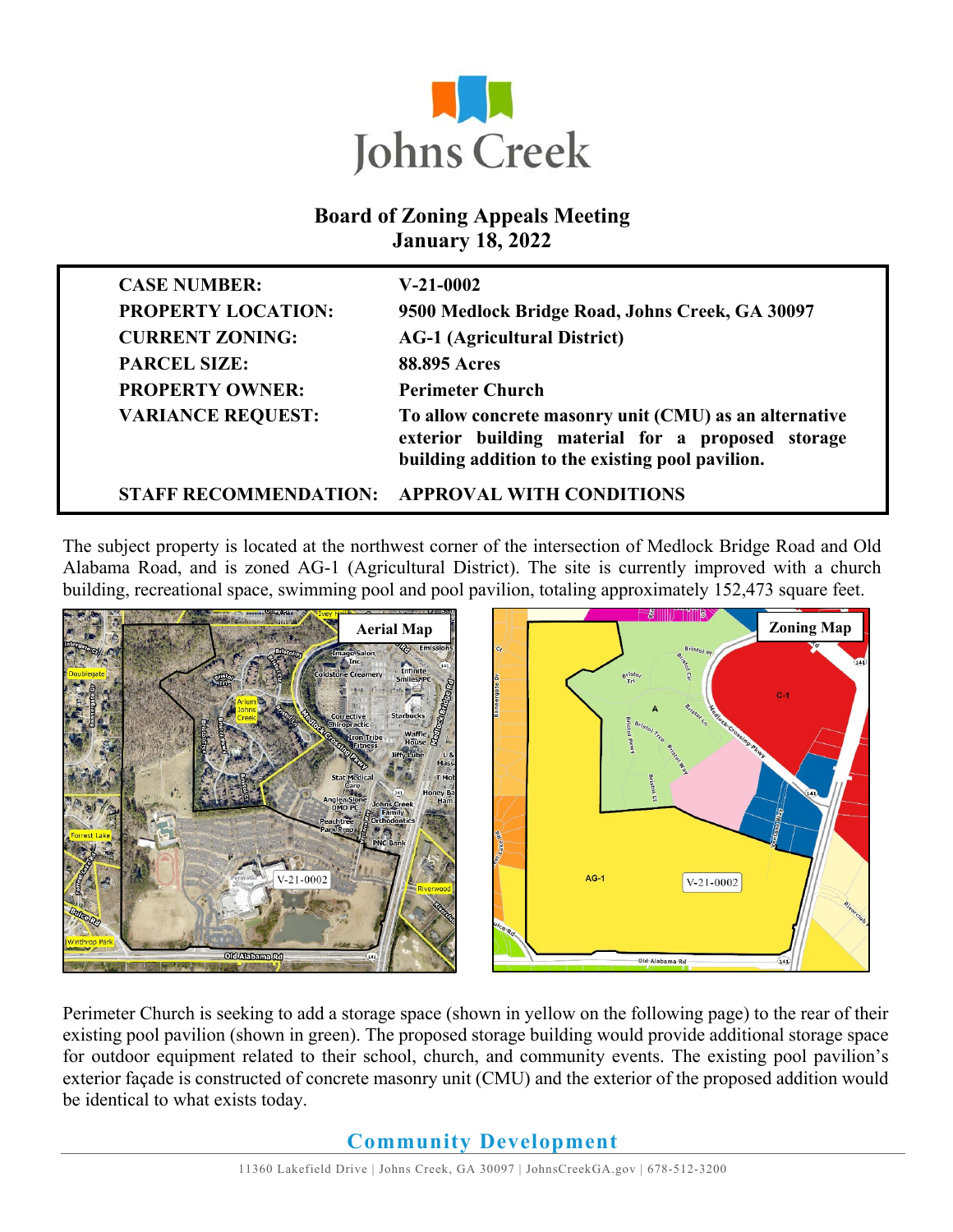

## **Applicable Code Requirements**

City of Johns Creek Zoning Ordinance; Article XII-E. Community Standards; Section 12E.3.E. Building Materials and Architectural Treatments. The code section is excerpted below for reference:

**Section 12E.3.E.1:** The exterior building materials of all nonresidential building facades shall consist of a minimum of 75% (per vertical wall plane) of the following: brick, natural or pre-cast stone, or glass. Pre-cast concrete may be used for industrial, multi-story office (3-stories or greater) or hotel development.

### **Variance Request**

The Applicant is requesting a variance to allow for the use of CMU as the building material for the pool pavilion's storage addition. The photo below shows the pool pavilion as existing. The storage building addition will be attached to and match the color and material of the existing pool pavilion.